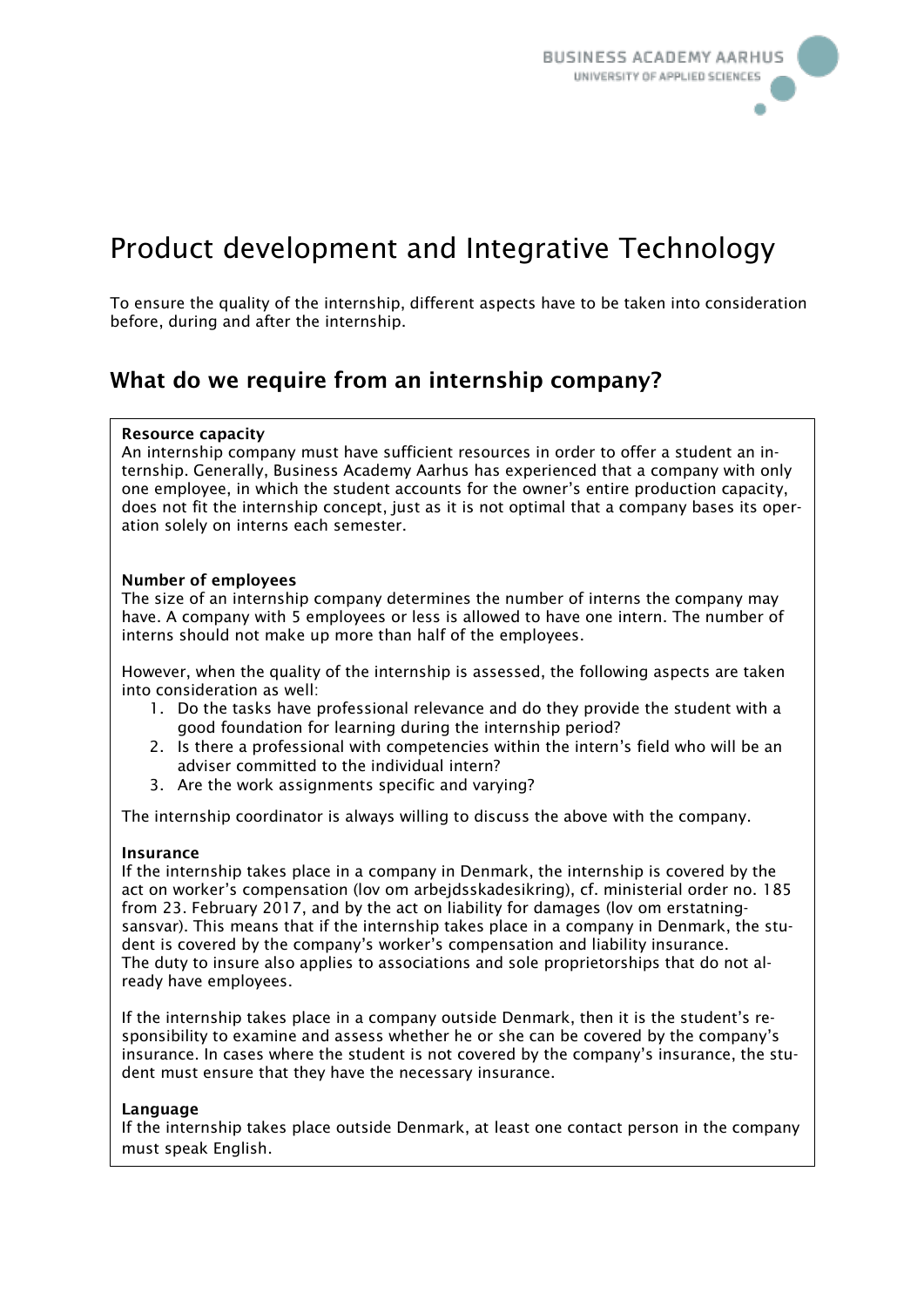#### Work facilities

The internship company must have a physical place of work, and must set aside a physical working space with what is needed to ensure that the intern can perform the practical tasks for the company.

#### Status meetings

The internship company must devote resources for status meetings with the intern during the internship in order to ensure that both the company and the intern get the full benefits of an internship, as well as to ensure that expectations match. Depending on the nature of the tasks, the internship period and the daily contact, status meetings must be held every week or every other week.

### Nice to know

#### The financial obligations of an internship

The internship is unpaid and the company has therefore no financial obligations towards the student. However, the company may give the student a 'token' payment of up to 3000 DKK per month.

In addition, the company has the possibility to contribute to the intern's documented costs related to the internship, such as telephone, transport, travel insurance, flights, etc. These contributions do not affect the student's SU.

Read the applicable rules for 'Internships and SU' on www.su.dk (this is only available in Danish).

This is valid for internships in both Denmark and abroad.

#### The internship period

The internship period is equivalent to 15 ECTS i.e. 420 working hours which includes the internship report.

The internship is organised so that, in combination with the programme, it contributes to the student developing practical skills. The internship must help the student become capable of using the programme's methods, theories and tools in solving practical tasks in network engineering and/or electronics.

- During the internship, the student must prepare an internship report, where the student reflects on whether the learning objectives have been met through the work that has been done. The student is expected to work on this task simultaneously with their internship. The internship report must be handed-in after the internship period.
- After this, the students must prepare their final project. Many students like to work with a relevant problem from the internship company. The final project also has a duration of  $15$  ECTS = 420 hours.